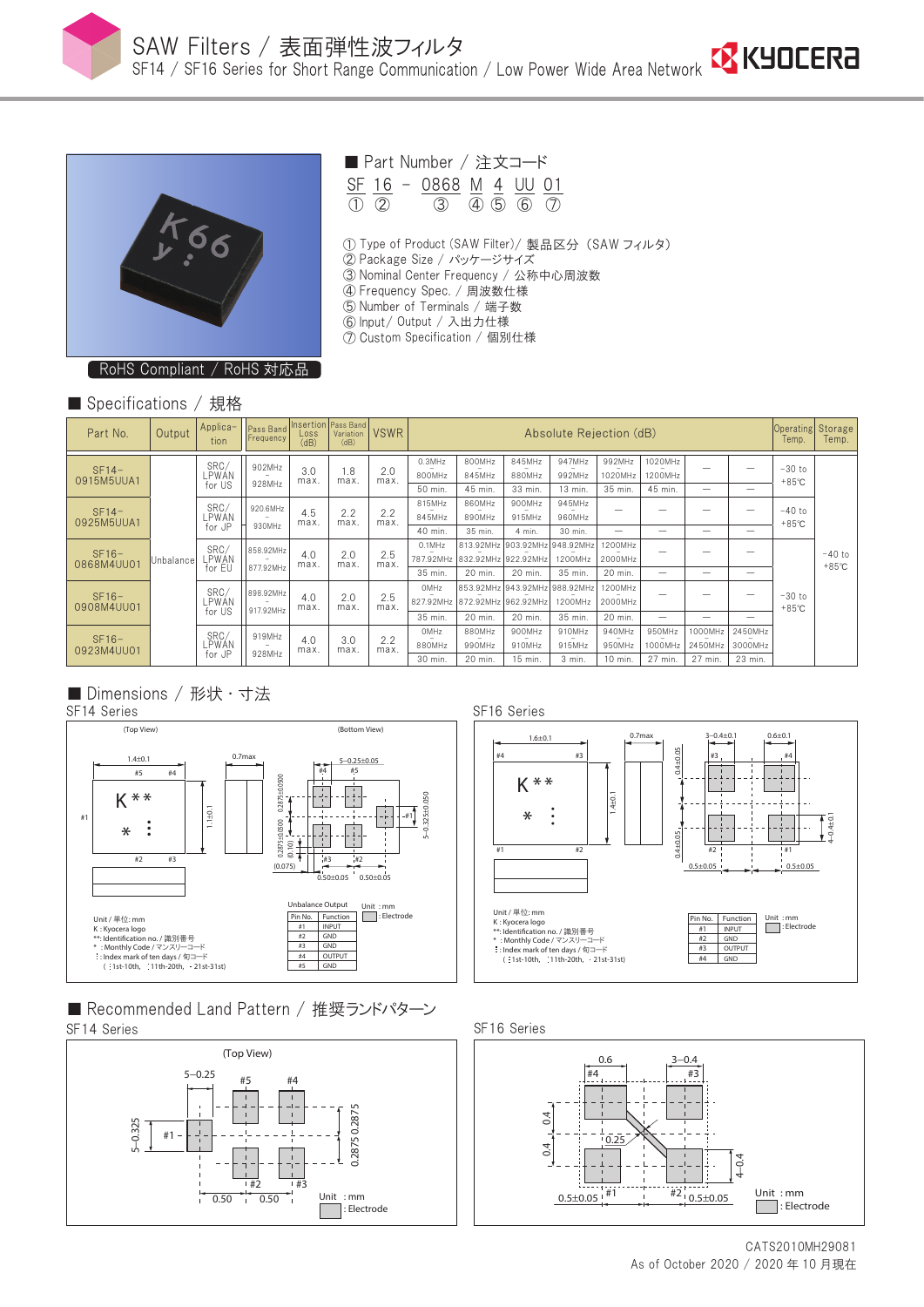

■ Test Circuit / 測定回路





■ Characteristics / 電気特性 Part No.: SF14-0915M5UUA1



Part No.: SF16-0868M4UU01



Part No.: SF16-0923M4UU01



Part No.: SF14-0925M5UUA1







As of October 2020 / 2020 年 10 月現在 CATS2010MH29081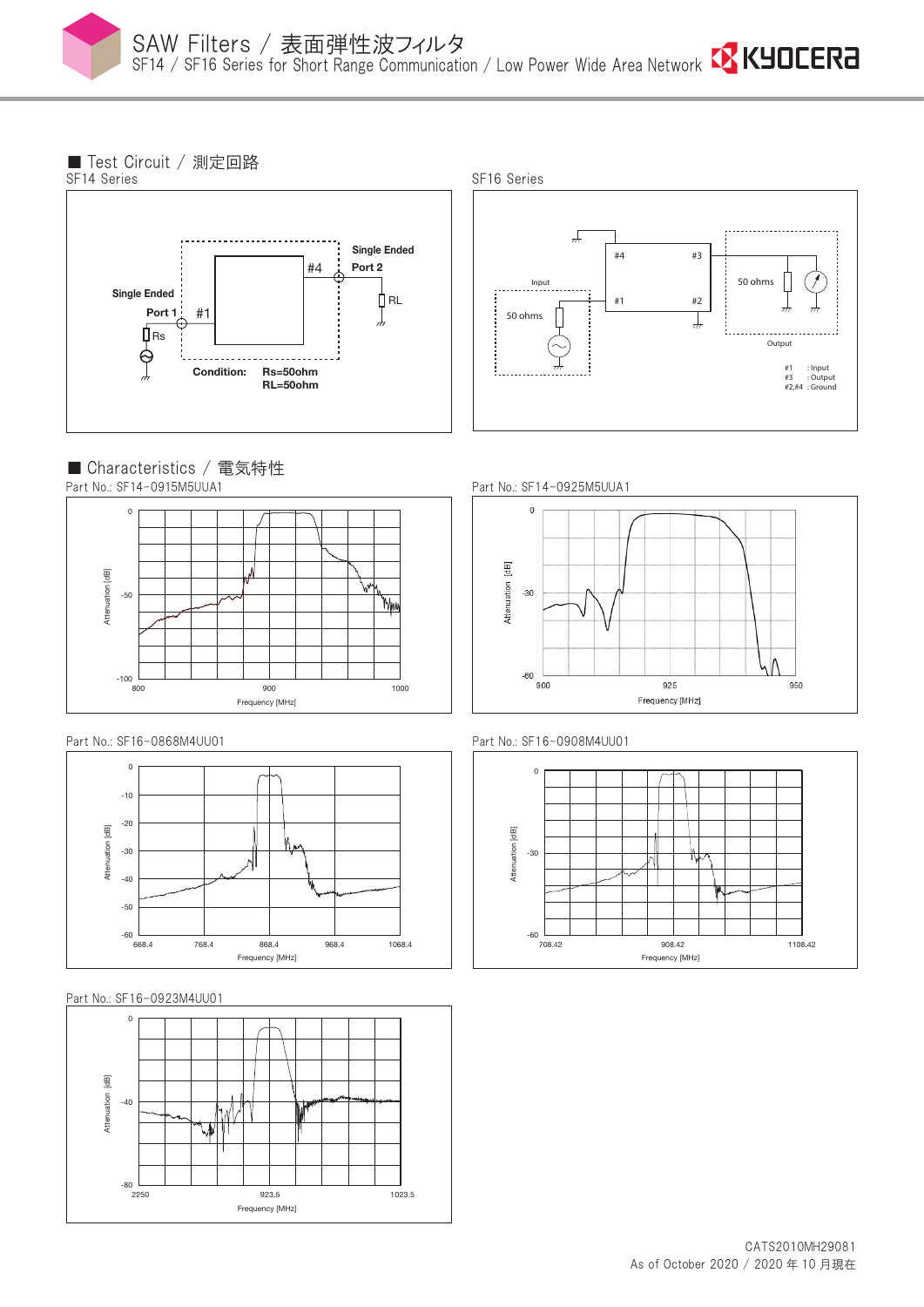



### 1. Precautions for using products

- 1) Use products within the range of rated operating temperature, rated voltage and load appied in the environmental test that are specified for each product. otherwise it may not satisfy electrical characteristic specifications. It might work initially, but there is a high possibility that it will cause degradation, breakdown or lower reliability.
- 2) This product is designed and manufactured with intention to be used in electronic devices for standard applications, but not in the following environment which may affect performance of the product. Be sure not to use products in the following conditions which may cause electrical characteristics and reliability degradation.
	- $\cdot$  Under corrosive gas (Cl<sub>2</sub>, H<sub>2</sub>S, NH<sub>3</sub>, SOx, NOx, etc.) atmosphere
	- ・ Under volatile and inflammabile gas atmosphere
	- ・ Dusty environment
	- ・ Direct exposure to water, or highly humid environment
	- ・ Under direct sunlight
	- ・ Under high static electricity, or high electric intensity.

Please consult us if you intend to use products in the above environment.

- 3) Do not use products in liquid such as water, oil, chemical or organic solvent.
- 4) Avoid contact with other components on a board, since outer resin is not intended for the insulation with other components.
- 5) There might be a strong electrical charge when rapid thermal change is applied to this product.
- This charge may damage the product and the peripheral circuit. Therefore, insert a load discharge path between input/ output and ground.
- 6) Do not use transfer mold for this product. It may break hermetic seal and cause malfunctioning. Please consult us when molding by resin.

#### 2. Precautions for storing products

- 1) Do not store products in the following environment which may deteriorate solderability.
	- $\cdot$  Under corrosive gas (Cl<sub>2</sub>, H<sub>2</sub>S, NH<sub>3</sub>, SOx, NOx, etc.) atmosphere
	- ・ Under volatile and inflammabile gas atmosphere
	- ・ Dusty environment
	- ・ Direct exposure to water, or highly humid environment
	- ・ Under direct sunlight
	- ・ Under high static electricity, or high electric intensity.

Please consult us if you store products in the above environment.

- 2) Store products under normal temperature and humidity in the sealed or unopened package. Storage of products for over 12 months after shipment may deteriorate solderability, and it is advised to perform solderability test before use. Also, be cautioned that color of electrode might change after a long term storage.
- 3) Open a sealed pack just before use. Within 168 hours after opening the pack, use products under the condition between 5-30 deg. C and below 60% RH.
- 4) Do not stack more than 5 packaging boxes, otherwise they may unpile.

#### 3. Precautions for transporting products

- 1) Do not apply any vibrations or shocks greater than specified ones, otherwise it may cause degradation, breakdown or lower reliability.
- 2) Do not apply any shocks or loads greater than specified ones while carrying the board with products mounted.
- 3) Take appropriate measure to avoid static electricity or high voltage when handling products, otherwise it may cause degradation or damage to the products.
- 4) Do not handle this product with bear hands.

#### 4. Precautions for mounting products

- 1) Locate products so that no stress is appied by bending or warping of the board.
- Please be careful that a stress or shock larger than the specified one may be applied, if a product is located near a joint of a mounted PCB and an outer part
- 2) Please do not apply stresses greater than the one loaded in the environmental test when mounting products on the board.
- 3) Make sure to solder all electrodes to the board, otherwise electrode strength may deteriorate.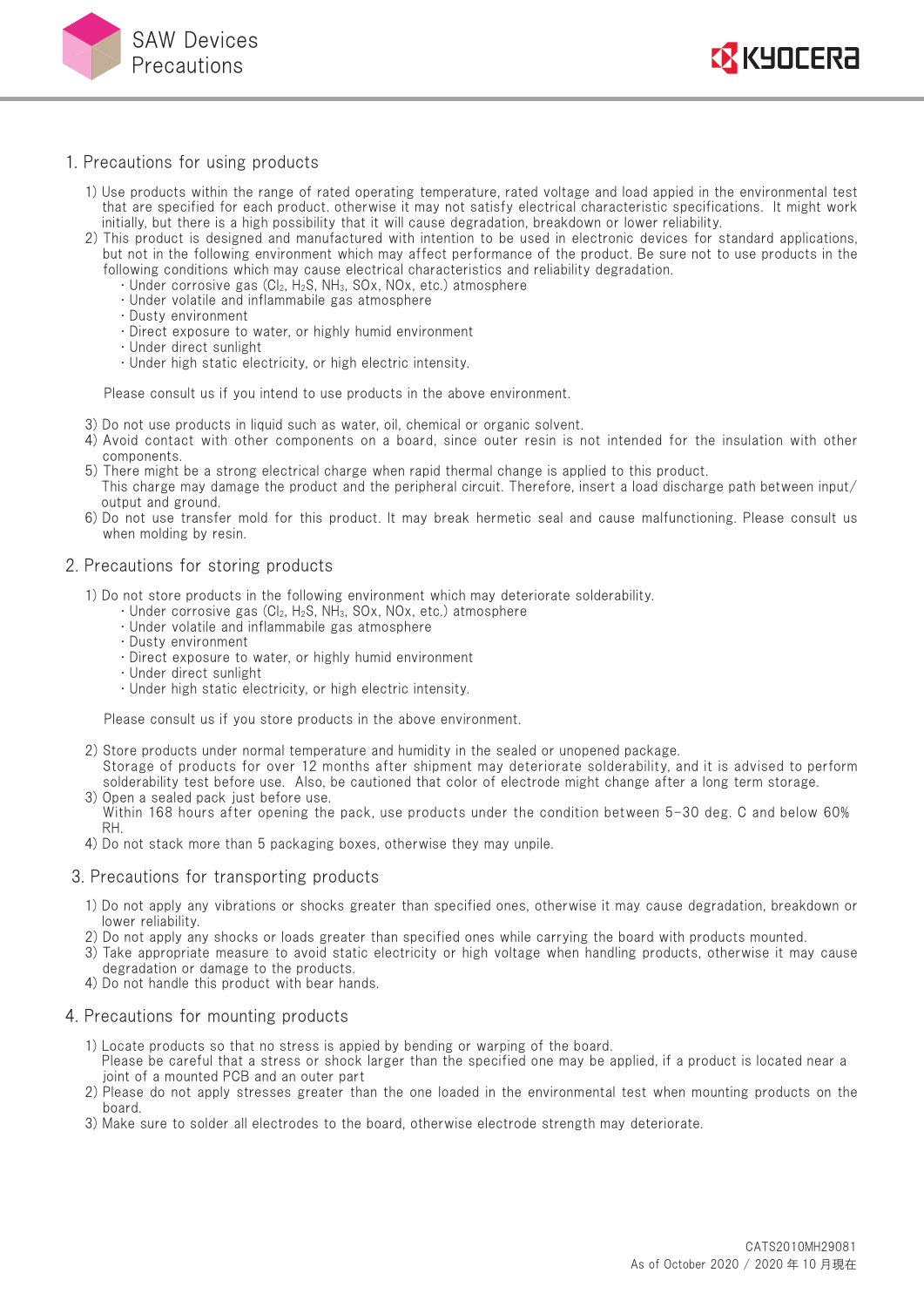



- 1. 取り扱いに関しての注意事項
- 1) 本カタログ掲載製品は、 製品毎に定めております動作温度、 定格電圧および、 環境試験で印加されている負荷の範囲内でご使用ください。 仕 様範囲外でのご使用など、 製品の不適切な取り扱いに起因する電気的性能の劣化および破損などにつきましては、 弊社では責任を負いかねま すのでご了承下さい。
- 2) 本カタログ掲載製品は、 一般環境下 (常温、 常湿、 常圧の雰囲気) で使用する電子機器内のご使用を意図し、 設計しております。 以下のよう な環境下でのご使用は、 特性を劣化させ、 信頼性を低下させる恐れがあります。 なお、 止むを得ず使用される場合には、 あらかじめ弊社担当 部門までご相談下さい。
	- ・ 特殊ガス雰囲気下 (Cl2, H2S, NH3, SOx, NOx 等 )
	- ・ 揮発性、 引火性のあるガス雰囲気
	- ・ 多湿で結露しやすい環境
	- ・ 直射日光の当たる環境
	- ・ ほこりの多い環境
	- ・水が直接かかる環境
	- ・ 静電気や電界強度の強い環境
- 3) 本カタログ掲載製品は、 液体中 (水、 油、 薬液、 有機溶媒など) でのご使用は避けてください。
- 4) 本カタログ掲載製品の外装樹脂は、 絶縁を目的としておりませんので、 他製品との接触は避けてください。
- 5) 本カタログ掲載製品に急激な温度変化がかかると、 電荷を発生し、 製品や周辺部品の劣化や破損を招く可能性があります。 必ず、 入力 (出力) -アース間に放電経路を確保してください。
- 6) 本カタログ掲載製品のトランスファーモールドでの使用は避けてください。 製品の気密が破損し、 正常に動作しなくなる恐れがあります。 また、 樹 脂モールドで使用される際は弊社担当部門までご相談ください。
- 2. 保管に関しての注意事項
- 1) 本カタログ掲載製品は、 実装電極のはんだ付け性を損なわないようにするため、 以下の環境での保管は避けてください。 なお、 止むを得ず保管 される場合には、 あらかじめ弊社担当部門までご相談下さい。
	- ・ 特殊ガス雰囲気下 (Cl2, H2S, NH3, SOx, NOx 等 )
	- ・ 揮発性、 引火性のあるガス雰囲気
	- ・ 多湿で結露しやすい環境
	- ・ 直射日光が当たる環境
	- ・ ほこりの多い環境
	- ・水が直接かかる環境
	- ・ 静電気や電界強度の強い環境
- 2) 本カタログ掲載製品の長期保管は、 密閉または未開封梱包状態のまま、 常温常湿の環境下でお願い致します。 ただし、 出荷から1 年超過して の保管製品については、 はんだ付け性の劣化が生じる可能性がありますので、 ご使用前に必ずはんだ付け性の評価を行った上でご使用ください。 また、 長期保管は電極が変色する原因になることがありますのでご注意ください。
- 3) 本カタログ掲載製品は、 使用される直前までアルミパック梱包を開封しないでください。 開封後は 5 ~ 30℃、 60% RH以下の環境下で 168 時 間以内に実装してください。
- 4) 梱包箱を重ねて保管する場合は、 5 段以上の積み重ねは行わないでください。 崩れる恐れがあります。
- 3. 運搬に関しての注意事項
- 1) 運搬時に規定以上の振動 ・ 衝撃が印加された場合、 不具合が生じ、 製品の信頼性を低下させる原因となりますので、 お取り扱いにはご注意く ださい。
- 2) 製品をセットに取り付けたまま運搬される際は、 規定以上の振動 ・ 衝撃及び荷重がかからないようご注意ください。
- 3) 製品に静電気を加えると劣化及び破損することがありますので、 運搬時や組立・測定作業時に静電気や過電圧が加わらないようご注意ください。
- 4) 製品を素手で持ち運ぶことは避けてください。
- 4. 取り付けに関しての注意事項
- 1) 基板の反り ・ たわみに対して圧力が加わらないように部品を配置してください。 製品を回路基板と外装部品の接合部付近に配置すると、 規定以 上の衝撃や荷重がかかる場合がありますのでご注意ください。
- 2) 製品を回路基板に実装する際、 環境試験で印加されている以上の過剰な圧力が加わらないようにご注意ください。
- 3) 全ての端子をはんだ付けしない場合、 端子強度が劣化する恐れがありますので、 基板に実装する際は、 全ての端子をはんだ付けしてください。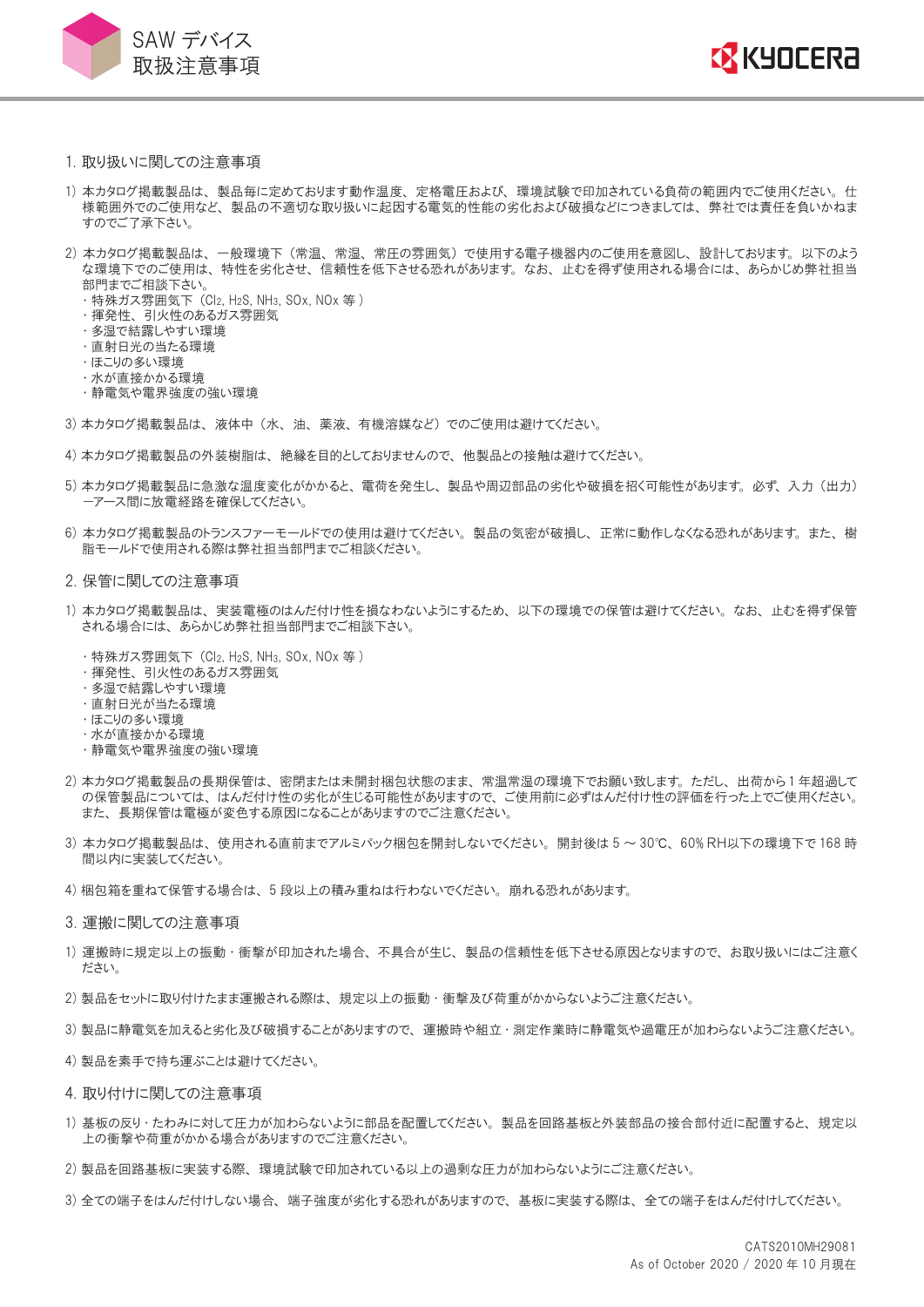



## Tape & Reel Specifications / エンボステーピング、リール仕様

|                   |         |                         |                      |                            |                    |                      |                    |                   | (Unit: mm)                 |  |  |
|-------------------|---------|-------------------------|----------------------|----------------------------|--------------------|----------------------|--------------------|-------------------|----------------------------|--|--|
|                   |         | <b>SAW Multiplexers</b> | <b>SAW Duplexers</b> |                            | <b>SAW Filters</b> |                      |                    |                   |                            |  |  |
|                   |         | <b>SQ25</b>             | <b>SD25</b>          | SD <sub>18</sub>           | <b>SF11</b>        | SF14                 | <b>SF15</b>        | <b>SF16</b>       | <b>SF18</b>                |  |  |
| A<br>P<br>E       | A       | $2.0 \pm 0.05$          | $2.0 \pm 0.05$       | $2.0 \pm 0.05$             | $2.0 \pm 0.1$      | $2.0 \pm 0.05$       | $2.0 \pm 0.05$     | $2.0 \pm 0.05$    | $2.0 \pm 0.05$             |  |  |
|                   | B       | $4.0 \pm 0.1$           | $4.0 \pm 0.1$        | $4.0 \pm 0.1$              | $4.0 \pm 0.1$      | $4.0 \pm 0.1$        | $4.0 \pm 0.1$      | $4.0 \pm 0.1$     | $4.0 \pm 0.1$              |  |  |
|                   | C       | $\phi$ 1.5 $\pm$ 0.1    | $\phi$ 1.5 ± 0.1     | $\phi$ 1.5 <sup>+0.1</sup> | $\phi$ 1.5 ± 0.1   | $\phi$ 1.5 ± 0.1     | $1.5 \pm 0.1$      | $1.5 \pm 0.1$     | $\phi$ 1.5 <sup>+0.1</sup> |  |  |
|                   | D.      | $4.0 \pm 0.1$           | $4.0 \pm 0.1$        |                            | $4.0 \pm 0.1$      | $4.0 \pm 0.1$        | $4.0 \pm 0.1$      | $4.0 \pm 0.1$     | $4.0 \pm 0.1$              |  |  |
|                   | E       | $3.5 \pm 0.05$          | $3.5 \pm 0.05$       | $3.5 \pm 0.05$             | $3.5 \pm 0.05$     | $3.5 \pm 0.05$       | $3.5 \pm 0.05$     | $3.5 \pm 0.05$    | $3.5 \pm 0.05$             |  |  |
|                   | F       | $1.75 \pm 0.1$          | $1.75 \pm 0.1$       | $1.75 \pm 0.1$             | $1.75 \pm 0.1$     | $1.75 \pm 0.1$       | $1.75 \pm 0.1$     | $1.75 \pm 0.1$    | $1.75 \pm 0.1$             |  |  |
|                   | G       | $8.0 \pm 0.1$           | $8.0 \pm 0.1$        | $8.0 \pm 0.1$              | $8.0 \pm 0.1$      | $8.0 \pm 0.2$        | $8.0 \pm 0.2$      | $8.0 \pm 0.2$     | $8.0 \pm 0.1$              |  |  |
|                   | Н       | $\phi$ 1.1 $\pm$ 0.1    | $\phi$ 1.1 $\pm$ 0.1 | $\phi$ 0.8 $\pm$ 0.05      | $\phi$ 1.5 ± 0.1   | $\phi$ 0.5 $\pm$ 0.1 | $0.5 \pm 0.1$      | $1.1 \pm 0.1$     | $\phi$ 0.8±0.05            |  |  |
|                   | J       | $2.9 \pm 0.1$           | $2.9 \pm 0.1$        | $2.05 \pm 0.1$             | $1.3 \pm 0.1$      | $1.6 \pm 0.05$       | $1.80 \pm 0.1$     | $1.90 \pm 0.1$    | $2.05 \pm 0.1$             |  |  |
|                   |         | $2.4 \pm 0.1$           | $2.4 \pm 0.1$        | $1.7 \pm 0.1$              | $1.1 \pm 0.1$      | $1.3 \pm 0.05$       | $1.4 \pm 0.1$      | $1.85 \pm 0.1$    | $1.7 \pm 0.1$              |  |  |
|                   | N.      | $0.8 \pm 0.1$           | $0.8 \pm 0.1$        | $0.85^{+0}_{-0.5}$         | $0.7 + 0.1$        | $0.7 \pm 0.05$       | $0.7 \pm 0.1$      | $0.95 \pm 0.2$    | $0.85^{+0}_{-0.5}$         |  |  |
|                   | $\circ$ | $0.25 \pm 0.05$         | $0.25 \pm 0.05$      | $0.2 \pm 0.05$             | $0.2 \pm 0.05$     | $0.2 + 0.05$         | $0.2 \pm 0.05$     | $0.25 \pm 0.05$   | $0.2 \pm 0.05$             |  |  |
| $\mathsf{R}$<br>E | P       | $\phi$ 178 $\pm$ 2      | $\phi$ 178 $\pm$ 2   | $\phi$ 178 $\pm$ 2         | $\phi$ 178 $\pm$ 2 | $\phi$ 178 $\pm$ 2   | $\phi$ 178 $\pm$ 2 | $\phi$ 178±2      | $\phi$ 178 $\pm$ 2         |  |  |
|                   | Q       | $\phi$ 60 $\pm$ 2       | $\phi$ 60 $\pm$ 2    | $\phi$ 60 $\pm$ 2          | $\phi$ 60±2        | $\phi$ 60 $\pm$ 2    | $\phi$ 60 $\pm$ 2  | $\phi$ 60 $\pm$ 2 | $\phi$ 60 $\pm$ 2          |  |  |
|                   | R.      | $\phi$ 13±0.2           | $\phi$ 13±0.2        | $\phi$ 13±0.2              | $\phi$ 13±0.2      | $\phi$ 13±0.2        | $\phi$ 13±0.2      | $\phi$ 13±0.2     | $\phi$ 13±0.2              |  |  |
|                   | S       | $\phi$ 21 ± 0.8         | $\phi$ 21±0.8        | $\phi$ 21 ± 0.8            | $\phi$ 21±0.8      | $\phi$ 21 ± 0.8      | $\phi$ 21 ± 0.8    | $\phi$ 21 ± 0.8   | $\phi$ 21 ± 0.8            |  |  |
|                   | U       | $2 + 0.5$               | $2 + 0.5$            | $2 + 0.5$                  | $2 + 0.5$          | $2 + 0.5$            | $2 + 0.5$          | $2 + 0.5$         | $2 + 0.5$                  |  |  |
|                   | W       | $9.5 + 1$               | $9.5 + 1$            | $9.5 + 1$                  | $9.5 + 1$          | $9.5 + 1$            | $9.5 + 1$          | $9.5 + 1$         | $9.5 + 1$                  |  |  |
|                   | Qty.    | 3000<br>3000            |                      | 3000                       | 3000/6000          | 3000                 | 3000               | 3000              | 3000                       |  |  |



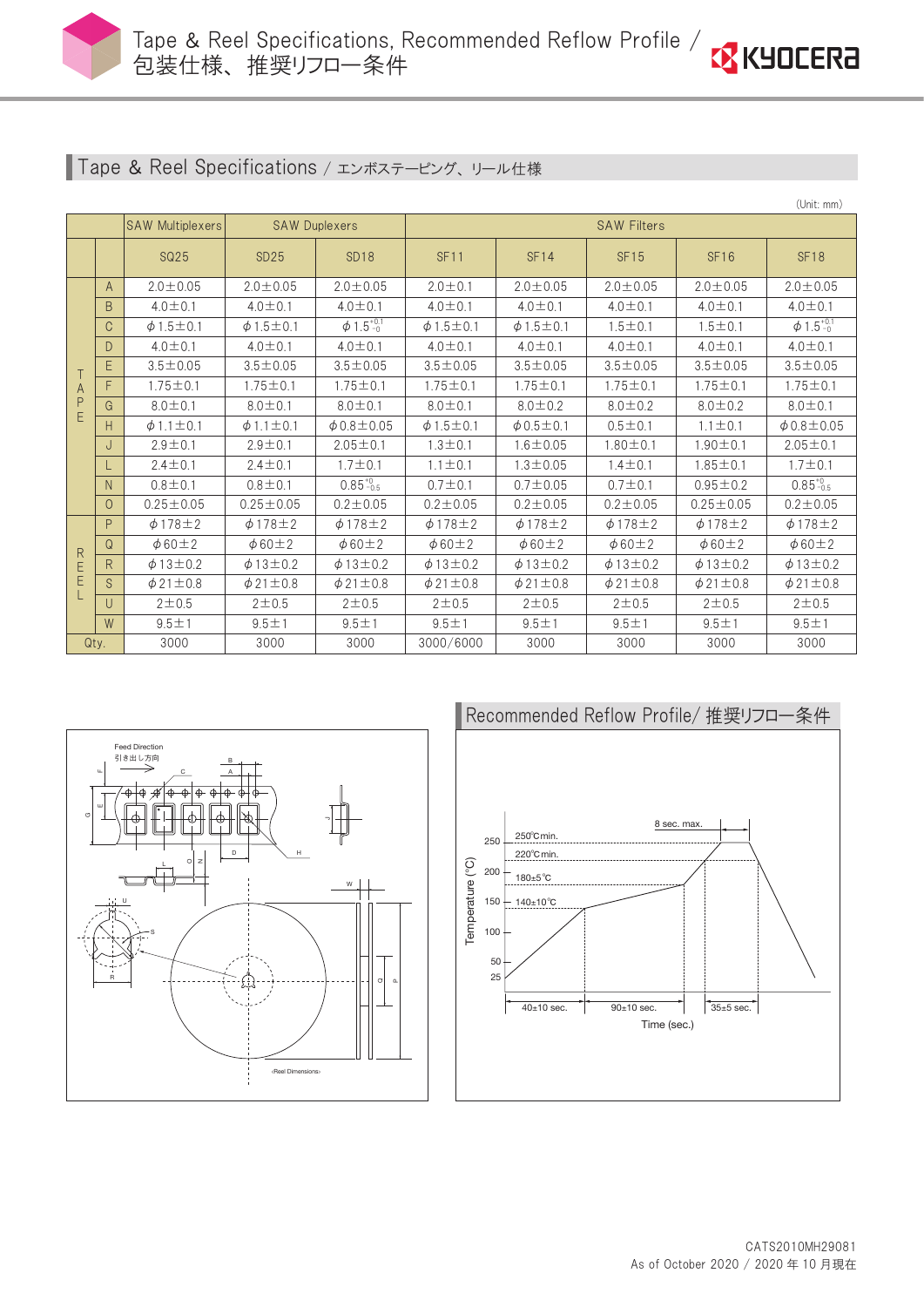



- 1. Specifications described in this catalog are for references specifications shall be based on written documents agreed by each party.
- 2. Contents in this catalog are subject to change without notice. It is recommended to confirm the latest information at the time of usage. Also, this Catalog is revised once a year. We may not be able to accept requests based on old catalogs.
- 3. Products in this catalog are intended to be used in general electronic equipment such as office equipment, audio and visual equipment, communication equipment, measurement instrument and home appliances. It is absolutely recommended to consult with our sales representatives in advance upon planning to use our products in applications which require extremely high quality and reliability such as aircraft and aerospace equipment, traffic systems, safety systems, power plant and medical equipment including life maintenance systems.
- 4. Even though we strive for improvements of quality and reliability of products, it is requested to design with enough safety margin in equipment or systems in order not to threaten human lives directly or damage human bodies or properties by an accidental result of products.
- 5. It is requested to design based on guaranteed specifications for such as maximum ratings, operating voltage and operating temperature. It is not the scope of our guarantee for unsatisfactory results due to misuse or inadequate usage of products in the catalog.
- 6. Operation summaries and circuit examples in this catalog are intended to explain typical operation and usage of the product. It is recommended to perform circuit and assembly design considering surrounding conditions upon using products in this catalog.
- 7. Technical information described in this catalog is meant to explain typical operations and applications of products, and it is not intended to guarantee or license intellectual properties or other industrial rights of the third party or Kyocera.
- 8. Trademarks, logos and brand names used in this catalog are owned by Kyocera or the corresponding third party.
- 9. Certain products in this catalog are subject to the Foreign Exchange and Foreign Trade Control Act of Japan, and require the license from Japanese Government upon exporting the restricted products and technical information under the law.

Besides, it is requested not to use products and technical information in the catalog for the development and/or manufacture of weapons of mass destruction or other conventional weapons, nor to provide them to any third party with the possibility of having such purposes.

10. It is prohibited to reprint and reproduce a part or whole of this catalog without permission.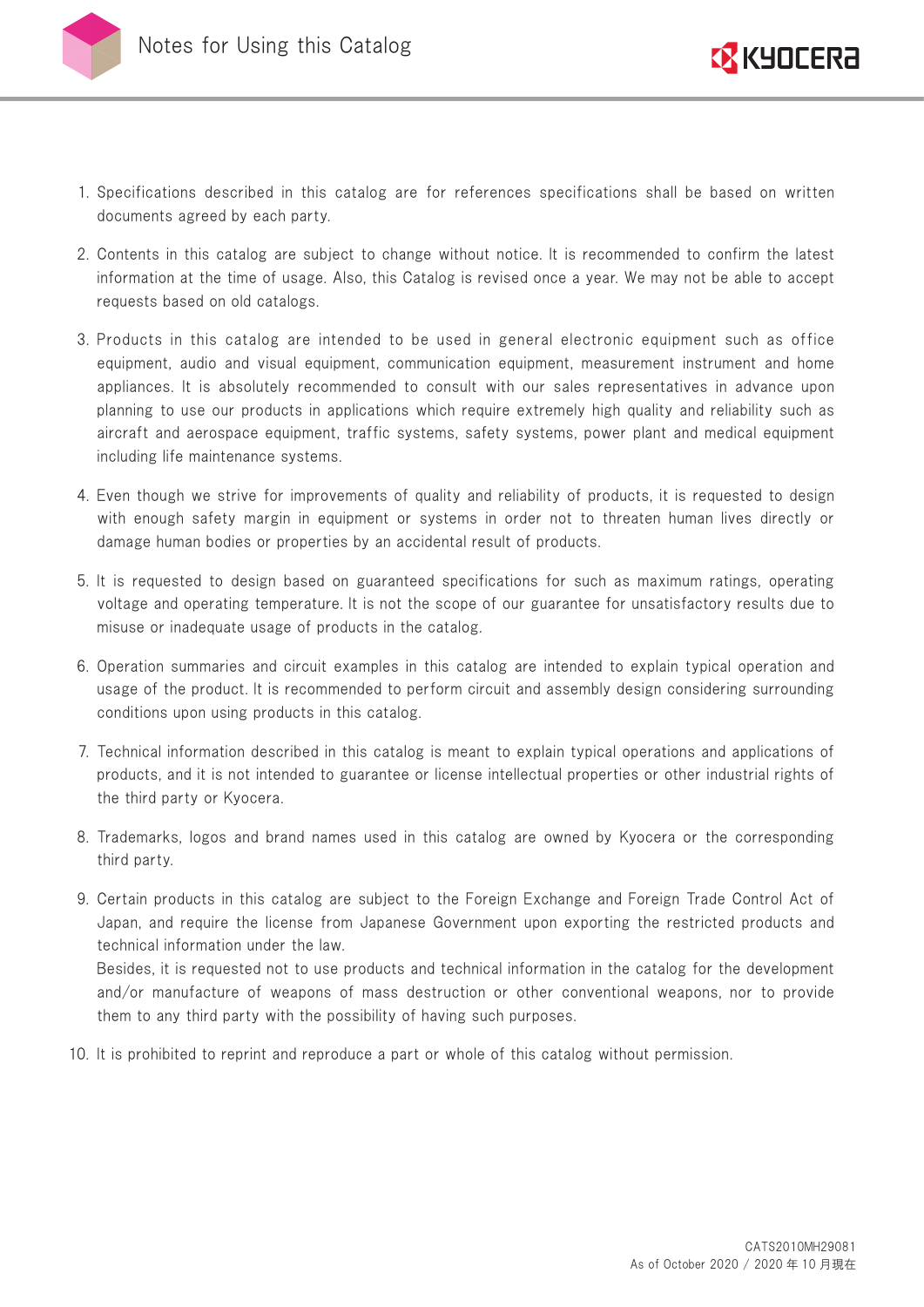

本カタログご使用上の注意事項



- 1. カタログの記載内容は参考仕様です。 製品の仕様については正式に取り交わした仕様書に基づくものとします。
- 2. 本カタログの記載内容は、 製品の改良等のために予告なく変更する場合がございます。 ご使用に際しては最新の情報を ご確認ください。 また、 当社電子部品総合カタログは原則として毎年更新されます。 旧版カタログでのご要望については 応じられない場合がありますのでお問い合わせください。
- 3. 本カタログに記載されている製品は一般電子機器 (情報機器、 通信機器、 音響映像機器、 計測機器、 家電製品等) に使用されることを意図しています。 特別な品質 ・ 信頼性が要求され、 その故障や誤動作が直接人命を脅かしたり、 人 体に危害を及ぼす恐れのある装置やシステム (交通機器、 安全装置、 航空 ・ 宇宙用、 原子力制御、 生命維持装置 を含む医療機器など) にご使用をお考えのお客様は、 必ず事前に当社販売窓口までご相談ください。
- 4. 当社は品質 ・ 信頼性の向上に努めておりますが、 万が一に備え、 装置やシステム上で十分な安全設計をお願いします。
- 5. 設計に際しては最大定格、 動作電源電圧、 動作温度など保証範囲内でお使いください。 保証値を超えての使用など、 本カタログに記載する製品の誤った使用または不適切な使用などに起因する製品の運用結果につきましては、 当社は責 任を負いかねますので、 ご了承ください。
- 6. 本カタログに記載された動作概要および回路例は、製品の標準的な動作や使用方法を説明するためのものです。したがっ て、 製品を使用される場合には、 外部諸条件を十分考慮のうえ、 回路 ・ 実装設計を行ってください。
- 7. 本カタログに記載された技術情報は製品の代表的動作 ・ 応用を説明するためのもので、 その使用に際しての当社及び 第三者の知的財産権その他の権利に対する保証または許諾を行うものではありません。
- 8. 本カタログで使用される商標、 ロゴ、 商号に関する権利は、 当社またはそれぞれの権利の所有者に帰属します。
- 9. 本カタログに記載されている製品のうち、外国為替及び外国貿易管理法に定める規制対象貨物・役務の輸出に際しては、 同法に基づく輸出許可・承認が必要です。
- 10. 本カタログの記載内容を当社の許可無く転載 ・ 複写することを禁止いたします。